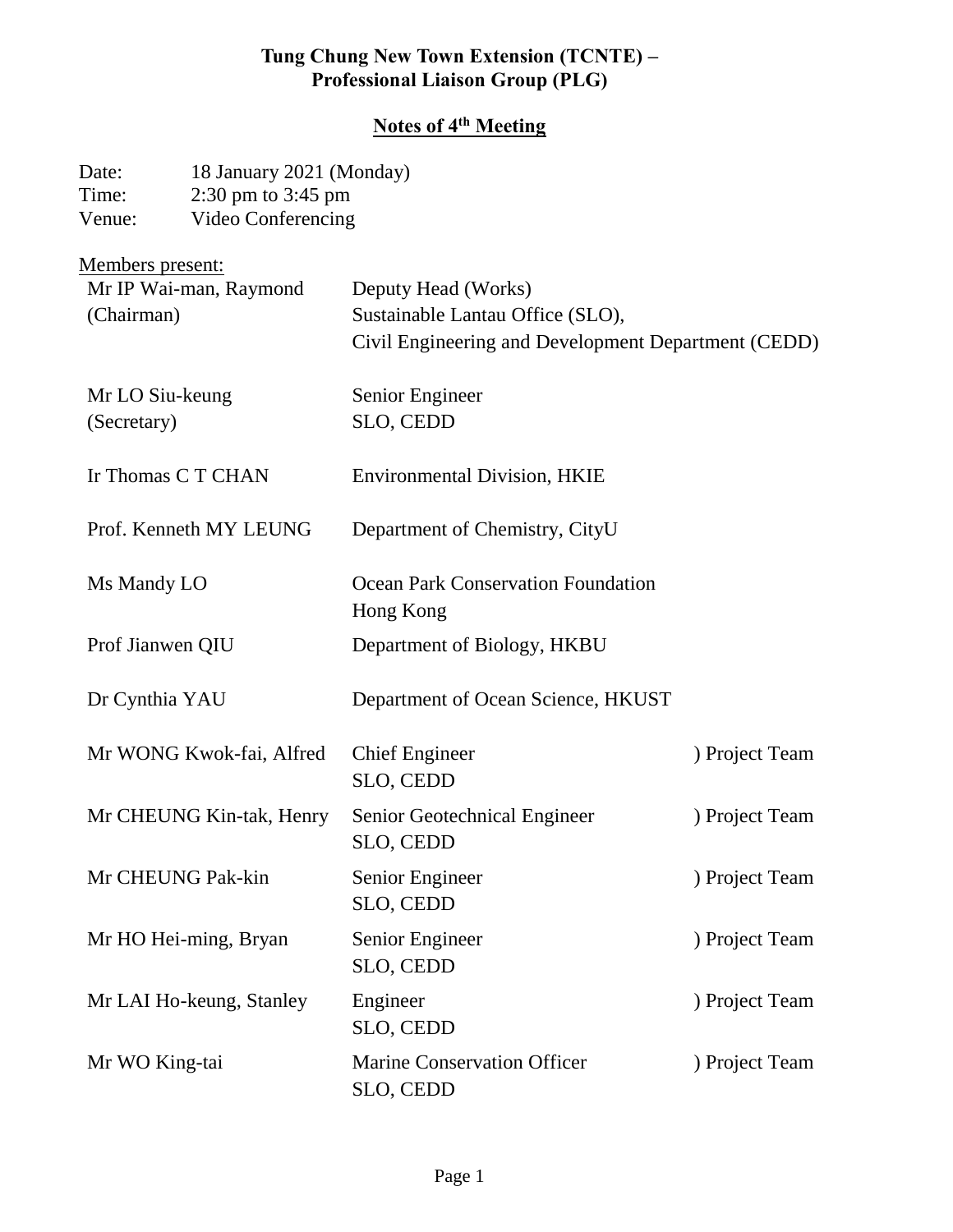| Mr Jovy TAM     | Environmental Team Leader,<br>ERM-Hong Kong, Limited                             | ) Environmental Team                          |
|-----------------|----------------------------------------------------------------------------------|-----------------------------------------------|
| Mr Kelvin So    | Deputy Environmental Team Leader,<br>ERM-Hong Kong, Limited                      | ) Environmental Team                          |
| Mr Manuel CHUA  | Independent Environmental Checker,<br>Black & Veatch Hong Kong Limited           | ) Independent<br><b>Environmental Checker</b> |
| Mr Ivan TING    | Deputy Independent Environmental<br>Checker, Black & Veatch Hong Kong<br>Limited | ) Independent<br><b>Environmental Checker</b> |
| In attendance:  |                                                                                  |                                               |
| Mr Chris HO     | Senior Project Engineer,<br><b>AECOM</b> (Asia) Company Limited                  | ) Project Consultant                          |
| Mr Frankie FAN  | Principal Resident Engineer,<br><b>AECOM</b> (Asia) Company Limited              | ) Project Consultant                          |
| Mr Chris CHEUNG | Senior Resident Engineer,<br><b>AECOM</b> (Asia) Company Limited                 | ) Project Consultant                          |

### **1 Welcome and Introduction Responsible**

1.1 The Chairman welcomed members for attending the fourth meeting of the PLG. As there were new members in the 2nd term of appointment of the PLG, the Chairman briefed members about the purpose of setting up the PLG and its terms of reference.

### **2 Presentation**

2.1 The Secretary gave a briefing on the overall development plan of the TCNTE project.

### 2.2 Progress of Reclamation Project

- 2.2.1 The Project Consultant provided an overview of the Tung Chung East reclamation contract and briefed members on the construction progress. The Project Consultant presented the key environmental design of the project, including deep cement mixing method, eco-shoreline and real time trucks monitoring system. The Project Consultant also introduced the mangrove / rocky eco-shoreline trial at Siu Ho Wan.
- 2.2.2 In response to the recommendations of members in the last meeting, the Project Consultant reported that the following enhancement works were implemented in the eco-shoreline trial.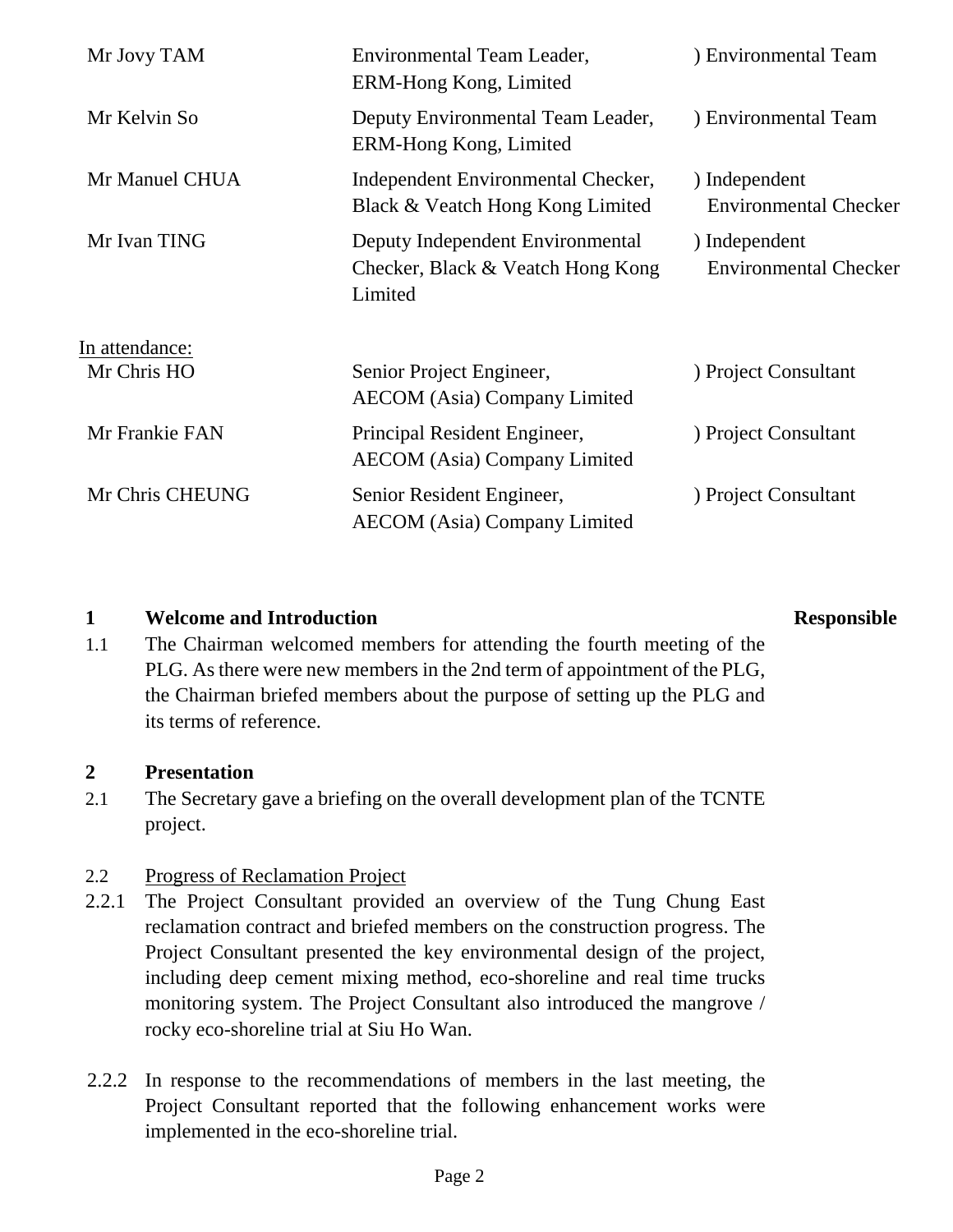- i. providing rough surface with drill-holes on bio-blocks for better establishment of marine organisms;
- ii. improving water retention of rock pool;
- iii.watering mangroves with fresh water; and
- iv. placing rip rap at the opening of sea wall blocks to reduce erosion of mudflat.
- 2.2.3 The Project Consultant also advised that testing of sediments collected at Mai Po was completed. The results showed that the sediment contained contaminants, therefore it was considered not suitable for uses of mudflat production for mangroves.
- 2.2.4 Project Consultant reported the current construction progress and forecast the works in the next two years. Moreover, newsletters were published quarterly for disseminating first-hand project information to the public and stakeholders.
- 2.3 Environmental Monitoring and Audit
- 2.3.1 The Environmental Team (ET) introduced the Environmental Monitoring and Audit (EM&A) for the project, including management organization, environmental permit and associated documents, and environmental mitigation measures.
- 2.3.2 The ET provided a summary of the environmental monitoring results, covering air quality, noise level, water quality and ecology. No projectrelated exceedance was recorded so far for all parameters.
- 2.3.3 A table showing the environmental related complaints received was presented to members. The majority of the recent complaints (July to December 2020) were related to air quality. Actions including additional wheel washing facility, road cleaning, water spraying and covering stockpiles were adopted to mitigate the impacts and the number of complaints reduced afterwards.

# **3 Discussion**

3.1 After the presentation, members raised the following questions and the responses from CEDD/ET/IEC/Project Consultant were summarized below.

# Eco-shoreline design and site trial

3.1.1 CEDD advised that the total length of the proposed eco-shoreline was about 3.8 km. The eco-shoreline trial was conducted at Siu Ho Wan in a small scale with a view to refining the design of eco-shoreline and selecting the most suitable mangrove species to be planted. The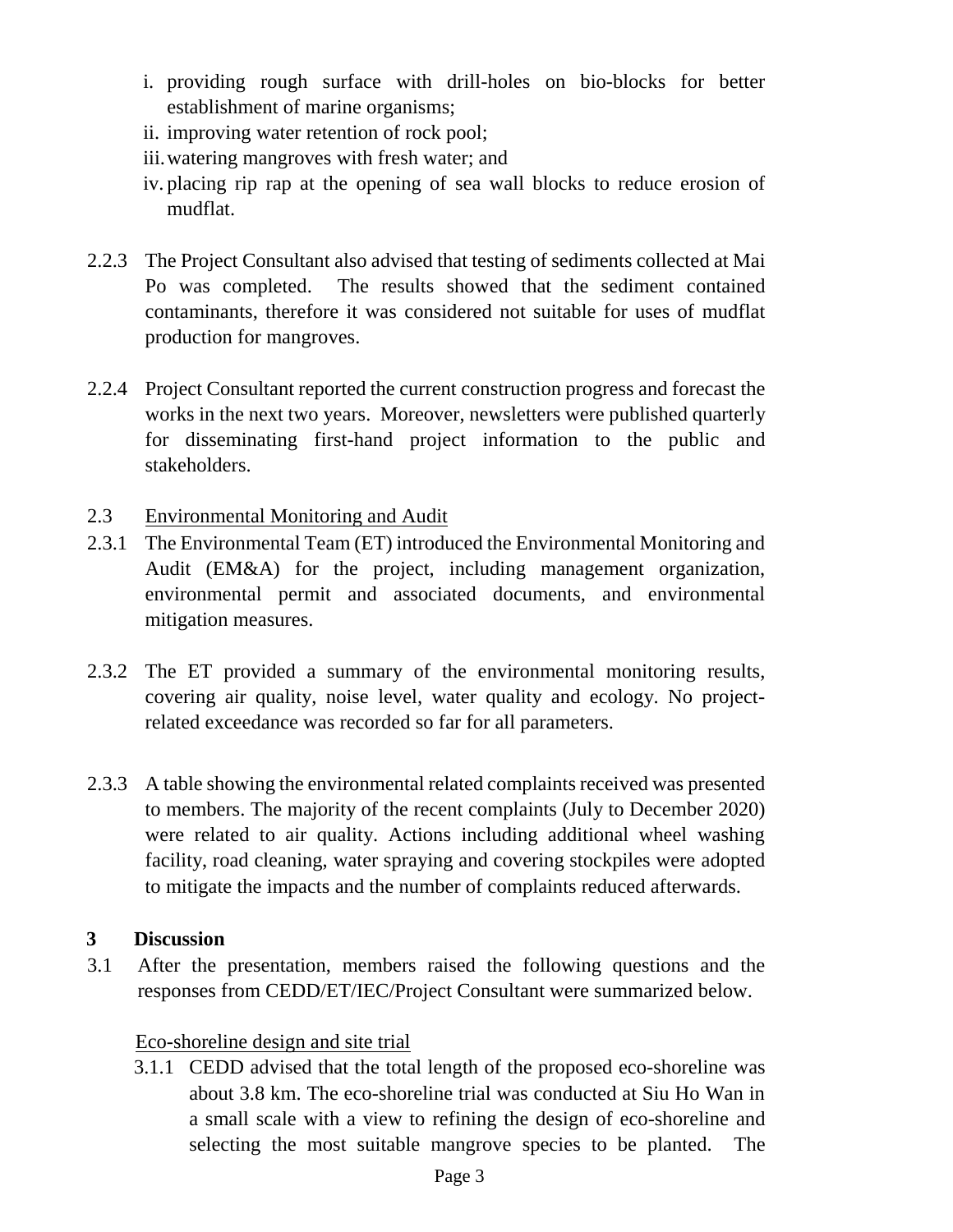proposed mangrove eco-shoreline would be provided along the sloping seawall and exposed to the aggressive marine environment. The design was different from the one in Tai O where mangroves were well protected by the shelter.

- 3.1.2 CEDD reported that two species, namely *Kandelia obovata* (水筆仔) and *Avicennia marina* (白骨壤), in the site trial showed a better survival/growth rate among the six mangrove species. The site trial had just been completed and the survey data was under review. CEDD would optimize the design of eco-shoreline with reference to the monitoring and survey findings. **CEDD**
- 3.1.3 A member suggested providing stepped platforms for the mudflat to facilitate the formation of level difference within the tidal zone. Another member opined that the two better grown species were pioneer species and slope profile of mudflat would favour the growth of other kinds of mangroves at the back and increase species diversity. CEDD thanked members for the suggestions and would review the design taking into account their suggestions. CEDD
- 3.1.4 CEDD advised that the enhancements of eco-shoreline trial recommended by members in the last PLG meeting were very effective in improving the growth of mangroves. The provision of drill holes and rough surface on bio-blocks allowed more marine lives to settle and grow. The design for water retention and bio-block enhancement for eco-shoreline would also be reviewed. CEDD
- 3.1.5 A member reminded that the depth of drill holes on bio-blocks should be set appropriately. Otherwise, the holes would be filled with mud, thus reducing the effectiveness.

# EM&A Monitoring

3.1.6 The ET advised that they investigated every exceedance case carefully by comparing the monitoring data with control stations, as well as reviewing the construction activities and mitigation measures being implemented to determine whether the exceedance was project-related or not. In respect of the exceedance in Suspended Solids (SS) observed in October 2019 for water quality monitoring, the ET indicated that according to their investigation, the exceedance in SS was not projectrelated. The exceedance was found at the monitoring station TCE-WQM1 which was located near the Tung Chung New Development Pier. The SS exceedance was considered to be caused by the marine traffic at the pier. Hence, no further action was taken.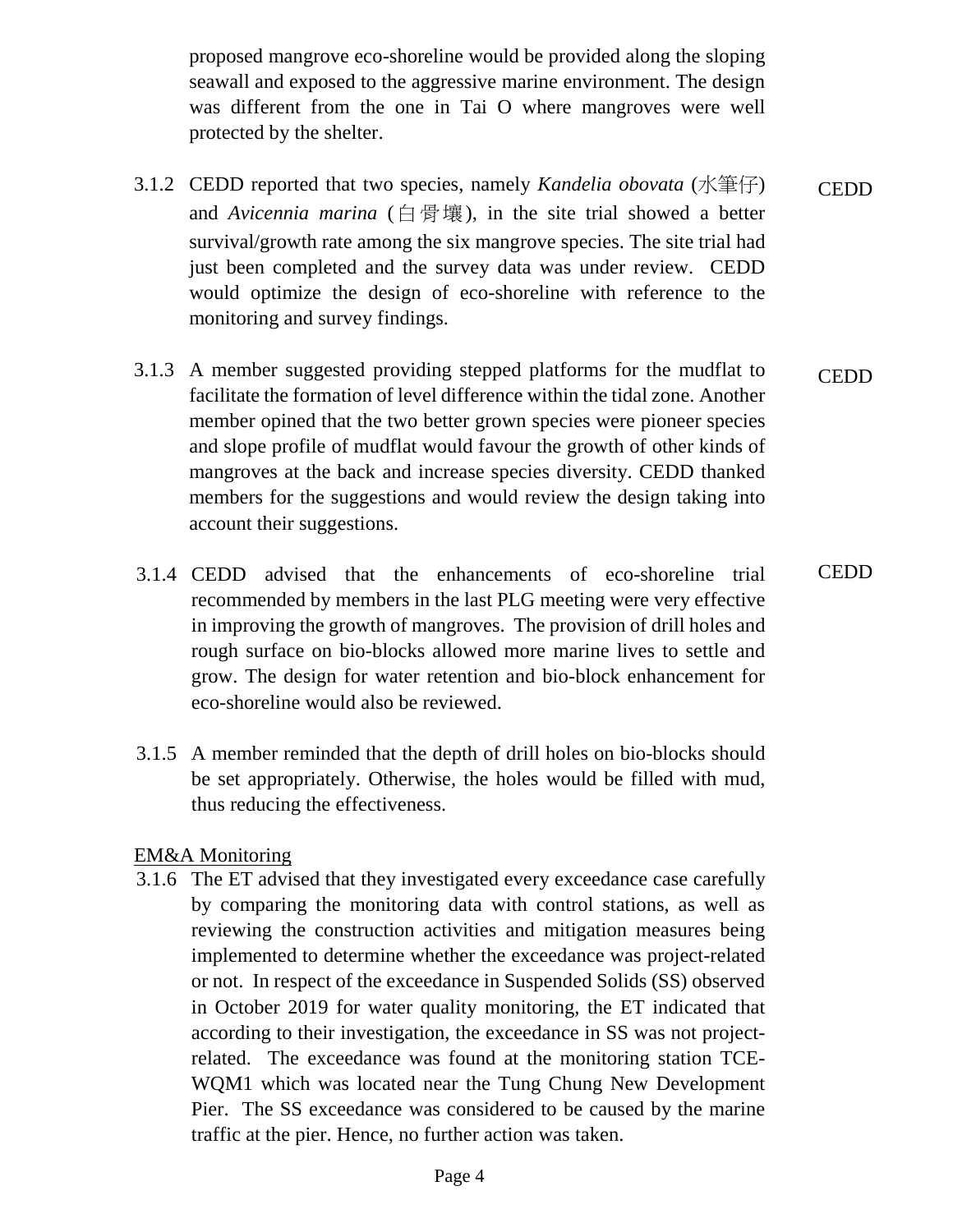- 3.1.7 Regarding the observed exceedance cases in relation to Dissolved Oxygen (DO), the ET advised that the exceedance was due to seasonal variations, particularly in the summer season when water stratification occurred because of difference in water temperature, resulting in poor mixing and low DO at the seabed. Based on the water quality review, similar drops in the DO levels were also recorded in other water quality monitoring stations, which were located at various sides of the site. It indicated that the exceedance cases were not project-related. Thus, no repeated in-situ measurement was conducted.
- 3.1.8 In response to the query from a member regarding the noise level monitoring, the ET advised that according to the EM&A Manual of the project, Action Level would be triggered when one documented complaint was received.
- 3.1.9 The ET would provide details of any project-related exceedance cases with the associated mitigation measures for members' reference in the next meeting. **ET**
- 3.1.10 The ET advised that despite the observed decrease in the number of small horseshoe crab (<2cm) during 2019 to 2020 in Tung Chung Bay, there was no sign of decreasing trend of small horseshoe crab found in Tai Ho Wan which was closer to the project area. Hence, the decrease of the number of small horseshoe crab in Tung Chung Bay was unlikely related to the reclamation works. Nevertheless, the ET would keep on monitoring the water quality, site activity and ecological survey findings for identification of possible causes of change of small horseshoe crab population, and determine mitigation measures as appropriate. ET

# **4 AOB**

- 4.1 In response to a member's suggestion, CEDD would consider arranging site visits to the eco-shoreline for stakeholders after the pandemic. CEDD
- 4.2 Members requested for a copy of the presentation slides for reference.

(Post Meeting Notes: A softcopy of the presentation material was emailed to members for reference on 18 January 2021.)

4.3 A member enquired about the development permission area plan issued by Town Planning Board for San Tau and Sham Wat.